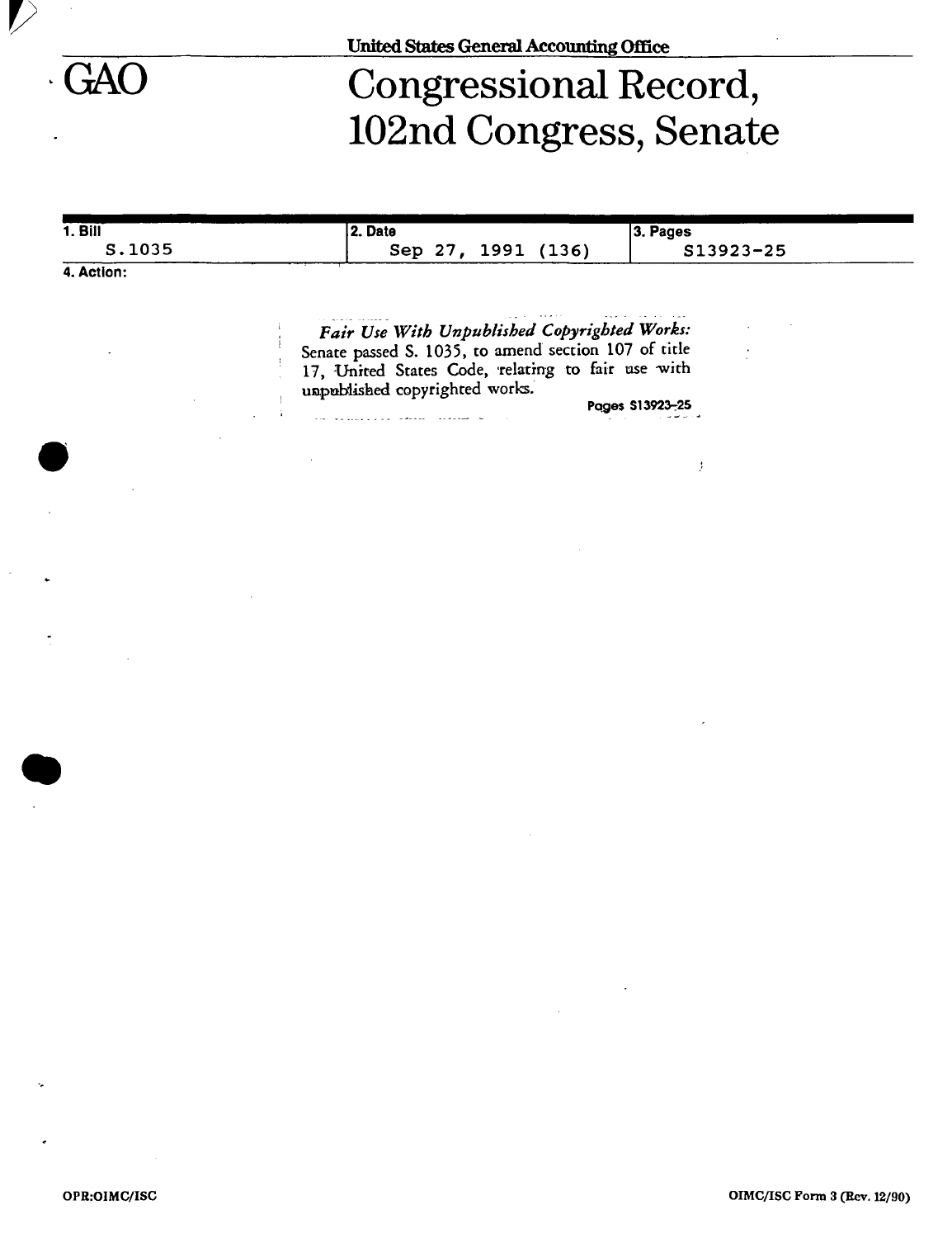# FAIR USE OP COPYRIGHTED WORKS

Mr. BUMPERS. Mr. President. I ask unanimous consent that the Seriate proceed to the immediate consideration of Calendar No. 187, S. 1035, reunpublished works.

The PRESIDING OFFICER. The bill will be stated by title.

The legislative clerk read as follows: A bill <S. 1035) to amend section 107 of title 17. United States Code, relating to fair use with regard to unpublished copyrighted works.

Mr. GRASSLEY. Mr. President, let me state my support for this bill and applaud Senator SIMON and Senator HATCH for their leadership on the fair use issue.

Let me mention one important concern that should not be overlooked as the full Senate approves the bill. Our goal in this legislation is to ensure that historians, biographers, and other scholars will not be unduly chilled by copyright concerns in the course of doing their important work. It is certainly not our intention, however, to weaken the very strong protection that the courts have given to an important type of copyrighted worksecure tests such as the act, SAT, LSAT, and MCAT.

Our committee report wisely makes this point: it explains that the act is not intended "to reduce the protection of secure tests, whose utility is especially vulnerable to unauthorized disclosure." This language is derived from the testimony of the Ralph Oman, register of copyrights, who explained, at our June 6,1991, hearing:

Secure tests are particularly vulnerable to having their utility obliterated by unauthorized disclosure. The courts have, accordingly, been particularly solicitous in protecting these works. Indeed, so far as we are aware, the courts have never upheld a fair use claim advanced by any private entity with regard to copying of secure tests or test questions.

So, this bill essentially incorporates the view courts have had with respect to this issue. As Register Oman noted, courts have recognized the special character of secure tests by rejecting fair use claims.

I urge the approval of this bill.

Mr. SIMON. Mr. President, today we pass legislation important to scholarly research and the preservation of history. I am pleased to have been joined in this effort by Senator LEAHY, as well as Senators HATCH, DECONCINI, KEN-NEDY, KOHL, GRASSLEY. HEFLIN, BIDEN. THURMOND, and BROWN.

The bill simply makes it clear that the fact that a letter, diary, or other work is unpublished should not create a virtual per se bar under copyright law to any direct quotation of that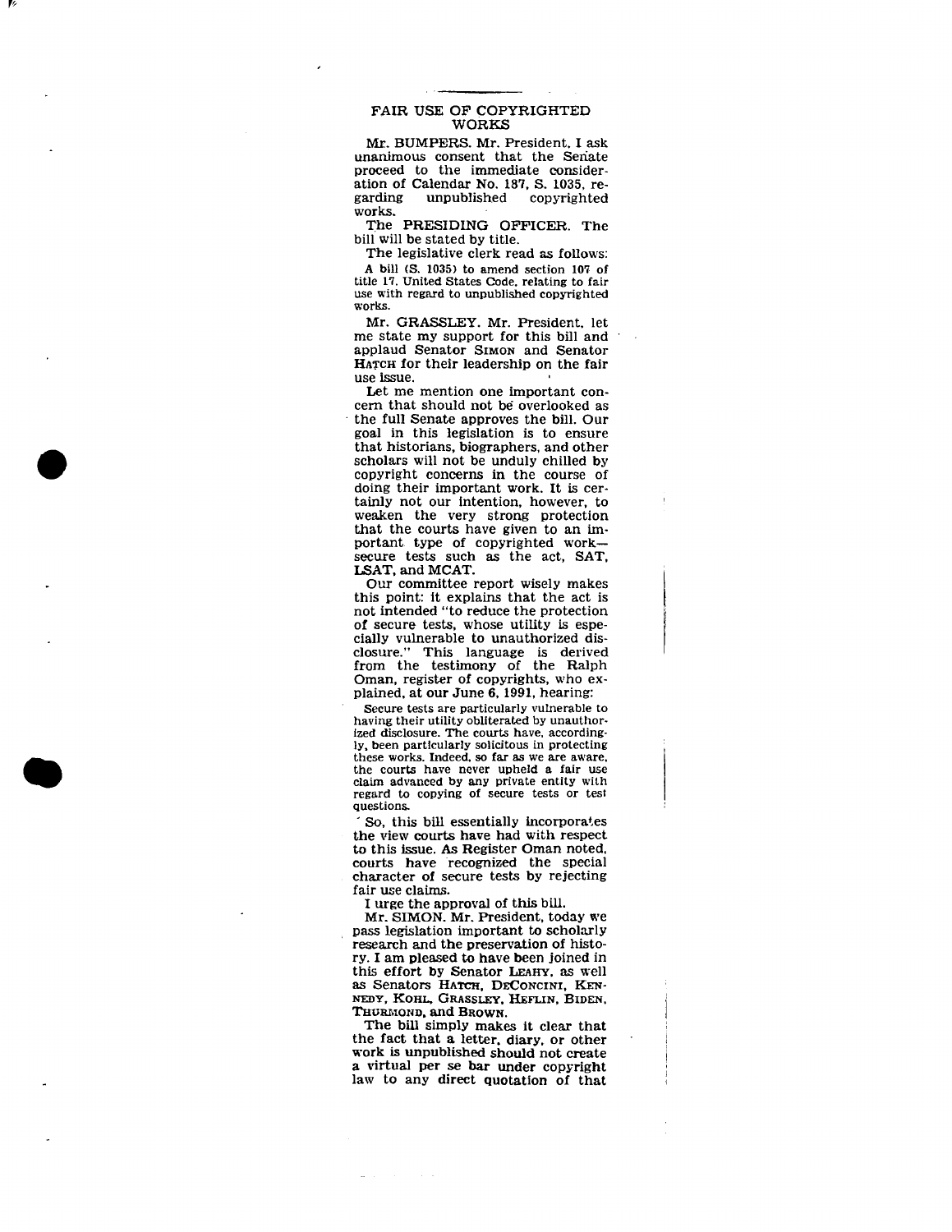**work. Recent court decisions have called this into question. The ability to**  quote directly is vital to the important **basic research that biographers, histo**rians, and other scholars do.

**A broad coalition of authors, publishers, and trade organizations supports this effort, including computer industry representatives. Senator LEAHY and I worked with interested parties for well over a year on legisla**tive language that provides the protec**tion that our Nation's authors urgent**ly need, while at the same time not **doing unintended damage to the computer industry.** 

**With each passing day, the livelihood of scholars around the Nation re**mains in peril. I hope and expect that **this legislation will become law soon. I thank all thos e involved for their hard work on this legislation. I am particu**larly grateful to Senator LEAHY and **his staff for all of their hard work on**  this bill. I ask unanimous consent that **t he discussion section of the majority report prepared by the Judiciary Committee, which explains the bill in great detail, be printed in the RECORD.** 

**Ther e being no objection, the material was ordered to be printed in the RECORD, as follows:** 

#### **III. DISCUSSION**

### **PAIR USE OF UNPUBLISHED WORKS**

**Prior to the 1976 Copyright Act, unpublished works were generally protected by**  common law rather than by Federal statute. **For such works, common-law copyright was, essentially, the right of first publication: the right to control whether, when, and how the author would reveal his or her work to the public.** 

**Under the judicially developed fair use doctrine, portions of an author's published work could be used by another in the creation of a new work. The fair use doctrine was premised on the author's implied consent to reasonable and customary use when he published his work. As a result, the doctrine traditionally was not applied to unpublished works. It was recognized that the use of an author's expression before he or she has authorized its dissemination could seriously impair the author's right of first pub**lication. However, "[t]his absolute rule **• was tempered in practice by the equitable nature of the fair use doctrine."** *Harper & Row* **v.** *Nation Enterprises,* **471 U.S. 539, 551.** 

**In 1976, Congress passed a bread revision of copyright law which generally preempted common-law copyright in favor of a unified system of Federal protection. As part of this revision. Congress codified the fair use doctrine in section 107 of title 17. announcing its intent to "restate the present judicial doctrine of fair use. not to change, narrow or enlarge it in any way." S. Rep. No. 94- 473, 94th Cong., 1st sess. (1975). H. Rep. No. 94-1476, 94th Cong., 2d sess. at 66 (1976). At the same time. Congress did not limit the fair use doctrine to published works.** 

**In 1985, the Supreme Court addressed the issue of the fair use of unpublished works in its decision in** *Harper & Row* **v.** *Nation Enterprises,* **471 U.S. 539 (1985). That case involved the unauthorized publication of excerpts from President Ford's then unpublished memoirs. The Court, after thoroughly considering all four statutory fair use factors, held that the quotations went beyond what was permitted as a fair use.** 

**The Court rejected the contention that the fair use provision was intended to apply equally to published and unpublished works. It concluded that "the unpublished nature of a work is 'tal key, though not nec-essarily determinative, factor' tending to negate a defense of fair use." The Court further stated that "the scope of fair use is narrower with respect to unpublished works," and that the author's right of first publication '"weighs against" fair use. The Court did not impose a per** *se* **rule against fair use.** 

#### **SALINGER AND NEW ERA**

**In two subsequent cases—***Salinger* **v.**  *Random House,* **811 F.2d 90 (2d Cir.), cert, denied, 484 U.S. 890 (1987), and** *New Era* **v.**  *Henry Holt,* **873 F.2d 576 (2d Cir.), reh'g denied 884 F.2d 659 (2d Cir. 1989), cert, denied, 110 S.Ct. 1168 (1990)-the U.S. Court of Appeals for the Second Circuit purported to interpret the Supreme Court's ruling in** *Harper & Row.* **Unfortunately, these two cases have cast a chilling uncertainty over the publishing community with respect to the fair use of unpublished works.** 

**"The rulings of the second circuit in this area of the law are particularly influential because this circuit has jurisdiction over the core of the Nation's book and magazine publishing Industry. In** *Salinger,* **the second circuit ordered the lower court to issue a preliminary injunction barring the publication of a serious biography of author J.D. Salinger because it contained unauthorized quotations from Salinger's unpublished letters. In so ruling, the court of appeals, while formally applying each of the four statutory fair use factors, stated that unpublished works "normally enjoy complete protection against copying any protected expression."** 

In New Era, the second circuit stated that **the publisher of a highly critical biography . about L. Ron Hubbard, the founder of the Church of Scientology, had infringed copyrights in Hubbard's unpublished diaries and journals by publishing excerpts from them. The court made it clear that an Injunction barring publication would have been ordered but for the plaintiff's unreasonable delay In commencing the lawsuit. The court cited with approval the** *Salinger* **formulation that unpublished works normally enjoy complete protection. The court also said that "ttlhe copying of 'more than minimal amounts' of unpublished expressive material calls for an injunction barring the unau-thorized use • • •." (873 F.2d at 534.) However, in denying the petition for rehearing en banc, the court retreated from the idea that an injunctive remedy necessarily flows from a finding of Infringement. The Supreme Court denied certiorari in** *New Era*  **on February 20, 1990.** 

**The -committee is aware that district courts In the second circuit have faced the question of the fair use of unpublished works after the** *Salinger* **and** *New Era* **cases. In** *Wright* **v. Warner** *Books,* **748 F. Supp. 105 (S.D.N.Y. 1990), and** *Arica Institute, Inc.,* **v.**  *Palmer,* **761 F. Supp. 1056 (S.D.N.Y. 1991), the United States District Court for the Southern District of New York found fair use of unpublished materials for biographical or critical purposes. Nevertheless, the Court of Appeals for the Second Circuit has not renounced its basic formulation in** *Salinger* **and** *New Era* **that unpublished works "normally enjoy complete protection against copying." Consequently, the pall that those cases cast over the publishing world remains.** 

**Although some commenters have discounted the significance of the** *Salinger* **and**  *New Era* **decisions, it became clear from testimony at the congressional hearing that others, including publishers, authors, and** 

**their advisors, had great apprehensions, and were inhibited in pursuing their professions by these rulings. Witnesses testified that, in the wake of these two decisions, copyright counsel for historians, biographers, other authors and publishers routinely advise their clients that almost any unauthorized use of previously unpublished materials will subject them to a serious risk of liability for copyright infringement. Consequently, a copyright owner or the owner's estate may exercise virtual veto power over uses of unpublished materials—a veto likely to be ex-ercised in precisely those cases where the materials could cast their author in an unfavorable light. Publishers and editors, confronted with the prospect of copyright litigation, have refrained from publishing works that quote from unpublished primary source materials such as letters, journals, and diaries. Some authors have been forced to produce two copies of works in progress: one fully supported with direct quotation**<br> **one fully supported with direct quotation** from source material, and one sharply curtailed, with all direct quotation deleted.

**In his prepared statement, Mr. Abrams testified that—** 

**"Cals a result of these rulings, history cannot now be written, biographies pre-pared, non-fiction works of almost any kind drafted without the gravest concern that even highly limited quotations from letters, diaries or the like will lead to a finding of copyright liability and the consequent issuance of an injunction against publication."** 

**Author Taylor Branch testified that—** 

**"Ctlhe practical implications of these rulings are so chilling that I don't know how the kind of work I do would continue to be done ' ' \*."** 

**Author J. Anthony Lukas emphasized that—** 

**"• • • if [New Era] is permitted to stand as the guiding precedent in this area, [the**  people of Americal will increasingly **fewer works of compelling history and biography available on their bookshelves and eventually in their libraries."** 

### **LEGISLATIVE INTENT OF S. 103 5**

**S. 2370 from the 101st Congress was introduced as a starting point for discussion of the appropriate legislative remedy, and died at the end of the 101st Congress. S. 1035 as introduced in the 102d Congress is the result of extensive discussion and consultation with interested parties. In his statement of introduction, Senator Simon said:** 

**"If scholars and historians can be prohibited from citing primary sources, their work would be severely impaired. • • • tllf this trend continues, it could cripple the ability of society at large to learn from history and thereby to avoid repeating its mistakes. • • • CTlhis is a straightforward bill which would direct the courts to apply the full fair use analysis to all copyrighted works, rather than peremptorily dismissing any and all citation to unpublished works as infringements** 

**The bill is intended to overrule the overly restrictive language of Salinger and New Era with respect to the use of unpublished materials and to return to the law of fair use as it was expressed in Harper** *&* **Raw. It is intended to address a specific concern arising from particular language In Salinger and New Era. It establishes that, contrary to what some language in Salinger and New Era suggests, the unpublished nature of a work does not trigger a virtual per se ruling against a finding of fair use. In all cases, consistent with Harper & Row, while "ttlhe fact that a work is unpublished is an important element which tends to weigh against a finding of fair use," that fact "• • • shall not bar a finding of fair use If such finding** 

 $\mathbf{L}$  .